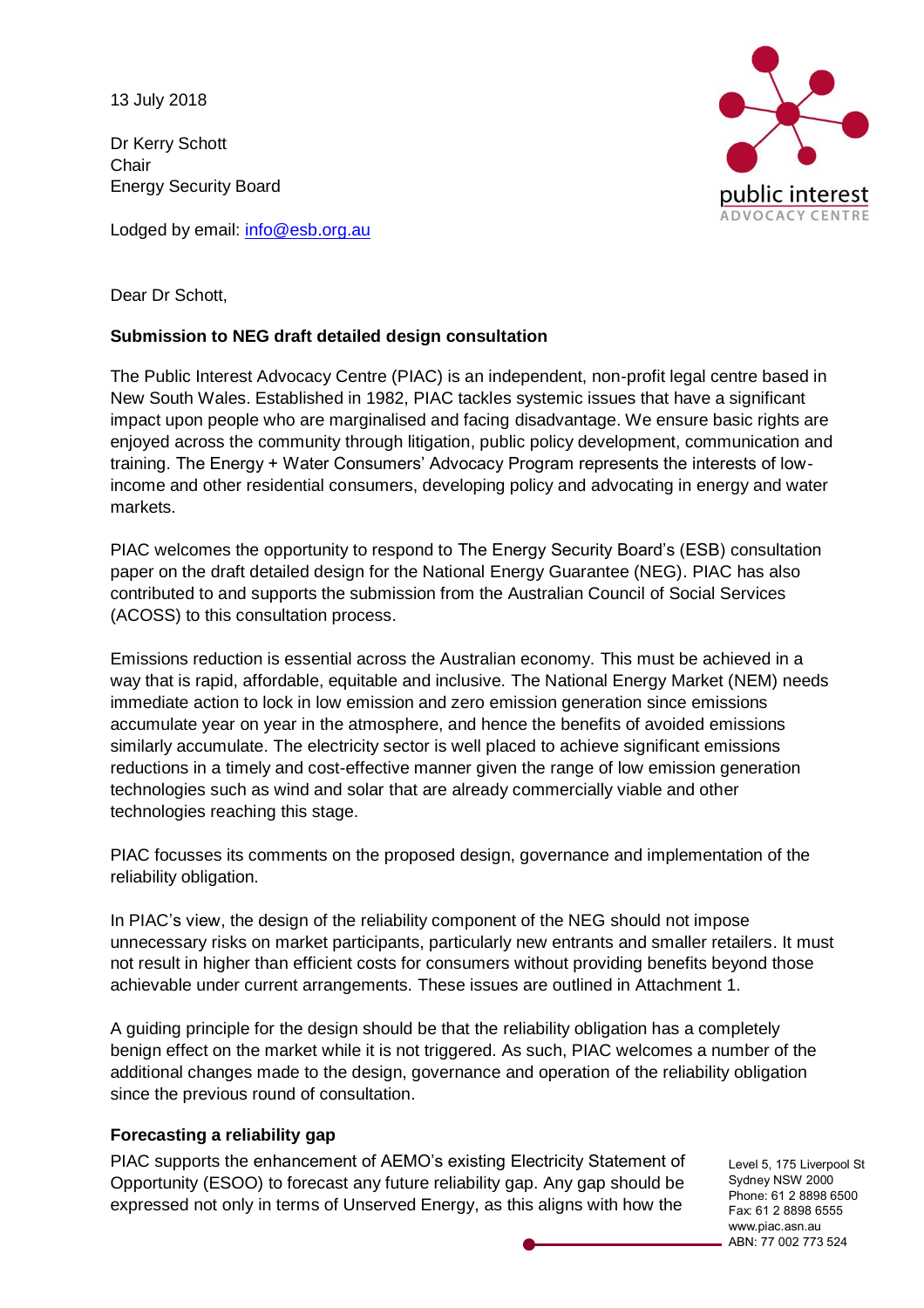Reliability Standard is expressed, but also in other terms which are more immediately relevant to sizing and procuring efficient solutions.

For example, the forecast should also give guidance as to whether it would be a short-lived event (e.g.: a critical peak event that could be addressed by procuring fast-response/shortduration generation and DR which would only need to act for an hour) or a more sustained event (e.g.: a supply shortfall for most of the day that would require a longer-lasting response). It should also give guidance as to whether it is likely to be a single event during the forecast period or whether it may be recurring over multiple days or weeks.

## **Triggering the reliability obligation**

PIAC supports the AER being the independent entity to approve triggering the reliability obligation on request from AEMO. The decision to trigger the reliability obligation may have a material impact on the market, with potentially significant effects on the cost of supply, which is ultimately borne by consumers. Hence, it is essential that the obligation only be triggered where it is clear that the benefit to consumers outweighs the costs.

To this end, PIAC supports creating objective criteria for whether a *material* reliability gap is forecast to exist. The criteria and process for determining materiality should be set out in a guideline and subject to public consultation.

PIAC supports the suggestion in the ESB's paper that it could be defined "*as a percentage of*  maximum demand in a region persisting for a given period of time."<sup>1</sup> Further, PIAC suggests the materiality criteria explicitly consider whether the gap is forecast to occur over successive years. This should prevent the obligation being unnecessarily triggered for a single-year 'blip' in the forecast caused by assumptions of exactly when a load/generator will actually enter/exit the market.

### **The importance of wholesale demand response**

In PIAC's view, any part of the energy system that does not fully employ demand response (DR) where it is cost effective to do so, cannot be considered to operating efficiently. This applies equally to distribution, transmission, wholesale, and retail.

A larger pool of DR providers, independent of energy retail arrangements, can defer or completely avoid the need to trigger the reliability obligation of the NEG.

While demand response is increasingly being used in the other stages of the supply chain, PIAC considers its use in the wholesale market is considerably lacking. While retailers are able to engage in demand response under the current regulatory arrangements if they choose to, the NEM remains a generation-only wholesale market. When compared to energy markets with effective mechanisms for demand response,<sup>2</sup> the amount of DR in the NEM is trivial. The ability for demand reduction to be able to bid into the wholesale market, independently of energy purchasing arrangements, is essential for it to operate efficiently and in the long-term interest of all consumers.

PIAC strongly supports the introduction of a mechanism for wholesale demand response independent of energy purchasing arrangements, as flagged in the AEMC's Reliability Frameworks Review and noted in our submission to the AEMC's Directions Paper.

 <sup>1</sup> Energy Security Board, *National Energy Guarantee: Draft Detailed Design Consultation Paper*, 36.<br>
Encomple over 10% of the WA energy market's canacity is sourced from demand response.

<sup>2</sup> For example, over 10% of the WA energy market's capacity is sourced from demand response.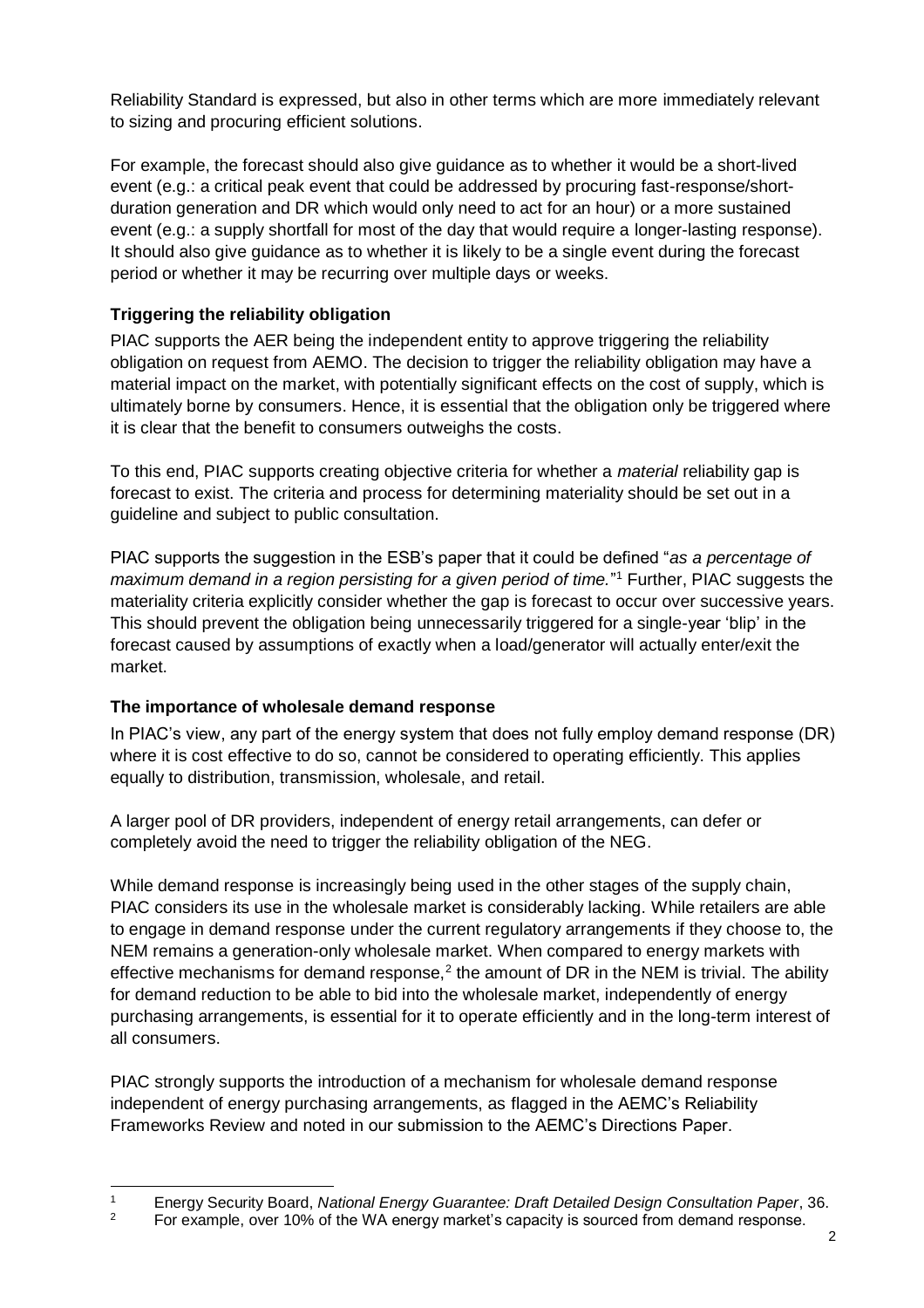# **Continued engagement**

PIAC would welcome the opportunity to meet with the ESB and other stakeholders to discuss these issues in more depth.

Yours sincerely,

## **Miyuru Ediriweera**

Senior Policy Officer, Energy and Water Public Interest Advocacy Centre

Direct phone: +61 2 8898 6525 E-mail: mediriweera@piac.asn.au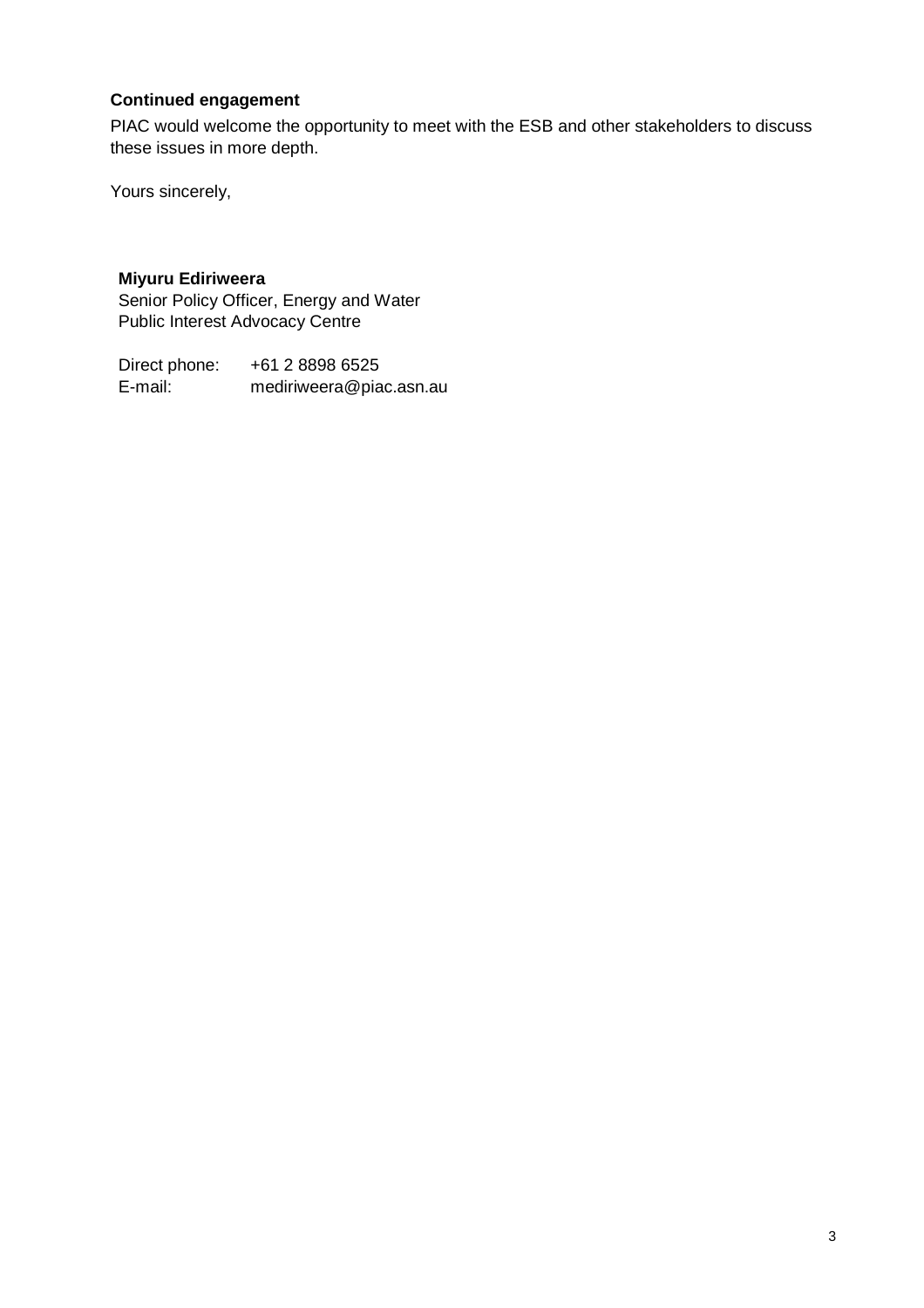#### **Attachment 1: Reliability in the NEM**

Despite recent media attention around the apparent lack of reliability of generation supply in the NEM, numerous studies have shown that this is not the case.

Central to this issue is the concept and level of the Reliability Standard which is defined as 0.002% expected Unserved Energy (USE) in a region per year. In PIAC's view, it is essential that this standard is not viewed as a value that should not be breached in any given year. To do so would lead to inefficient investment as consumers ultimately funded diminishing returns. More specifically, it would be counter to the cost-reliability trade-off that many consumers would choose. For instance, consumers in regional areas participating in network engagement forums that PIAC has attended have voiced their satisfaction with current reliability levels. $3$  These consumers are more concerned with affordability and are prepared to accept lower reliability as a way of controlling costs.

For instance, modelling conducted for AEMO's Electricity Statement of Opportunities (ESOO) shows little if any forecast reliability shortfalls anywhere in the NEM and far fewer breaches of the Reliability Standard of 0.002%. Queensland and Tasmania have no forecast USE at all for the next 10 years. New South Wales has relatively small levels of USE forecast but no forecast breaches of the Reliability Standard even in the high forecast scenarios. The only forecast breaches are in Victoria and South Australia under the highest forecast scenario and only for a single year  $-$  2017/18, which has passed.<sup>4</sup>

Separate modelling conducted by EY for the AEMC Reliability Panel's 2018 Reliability standard and settings review shows substantially lower forecasts of USE out to 2023-24.<sup>5</sup> Where any USE is forecast at all, it is three orders of magnitude below the reliability standard.

[Figure 1](#page-3-0) illustrates that, historically, supply interruptions for distribution connected customers have mostly originated in their distribution network, with a smaller number in the transmission system, and a negligible portion as a result of generation shortfalls.



Source: AEMC analysis and estimates based on publicly available information from: AEMO's extreme weather event and incident reports and the AER's RIN economic benchmarking spreadsheets.

<span id="page-3-0"></span>Figure 1 Proportion of supply interruptions (in GWh) in the NEM from 2007/8 to 2015/16 by source<sup>6</sup>

 $\overline{3}$ <sup>3</sup> Woolcott Research and Engagement, *Engagement Programme Summary Report – Phase 1, Prepared for Essential Energy*, 2017, 8. PIAC is also preparing a report outlining and assessing the customer engagement done by NSW DNSPs which will be published in 2018.

<sup>4</sup> AEMO, *Electricity Statement of Opportunities 2017*.

<sup>5</sup> AEMC Reliability Panel, *Reliability Standards and Settings Review 2018.*

<sup>6</sup> AEMC, *Annual Market Performance Review 2017,* xviii.